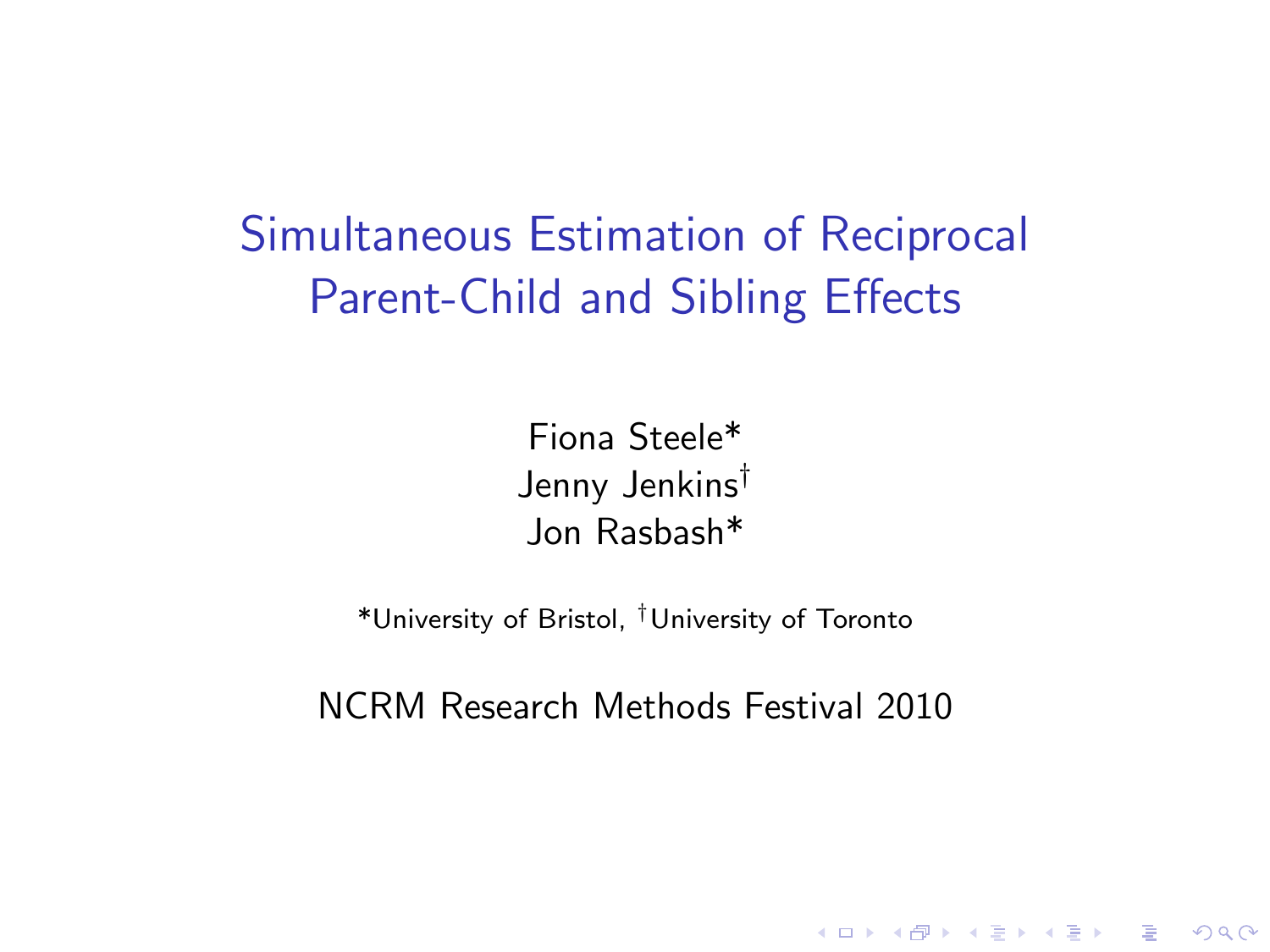# Family System Theory (Nichols 2007)

 $\triangleright$  Behaviour of all individuals within a family is interdependent

 $\triangleright$  Behaviour of one family member causes behaviour of another

**KORK ERKER ADE YOUR** 

- Parent  $\rightarrow$  child
- Child  $\rightarrow$  parent
- Child  $\rightarrow$  child (i.e. sibling effect)
- Mother  $\rightarrow$  father
- Father  $\rightarrow$  mother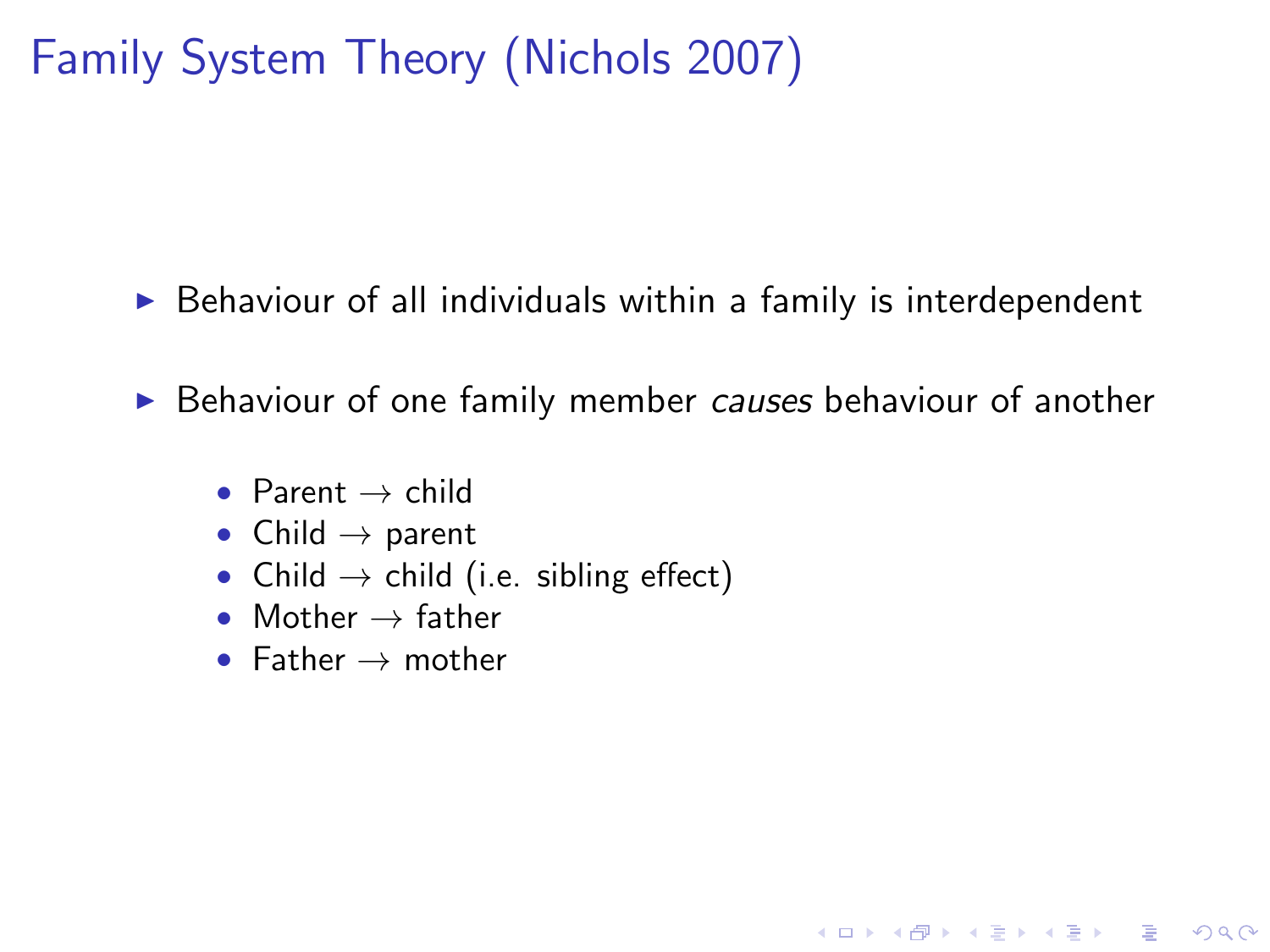Challenges for Causal Inference with Observational Data

- $\blacktriangleright$  How to distinguish between causal effects attributable to different family members?
- $\blacktriangleright$  How to disentangle effects of unmeasured individual and family characteristics?
	- E.g. apparent sibling effect could be due to shared family characteristics (genetic or environmental) influencing both children

4 D > 4 P + 4 B + 4 B + B + 9 Q O

 $\blacktriangleright$  How to disentangle genetic and environmental influences without genetically-informative design?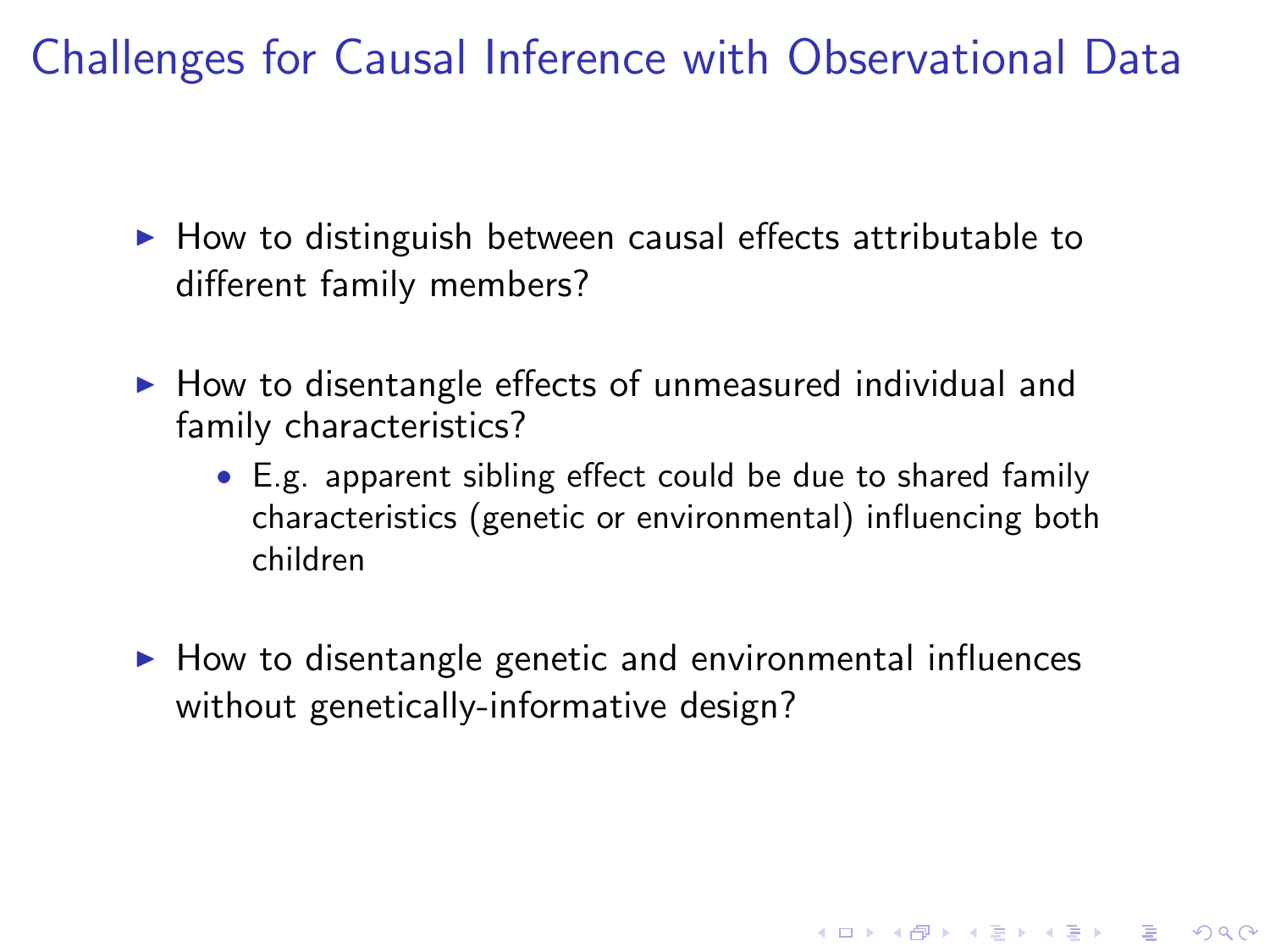- **►** Focused on parent  $\leftrightarrow$  child or child  $\leftrightarrow$  child (not both)
- $\triangleright$  Dyadic relationships only
	- Parent  $\leftrightarrow$  child based on 1 parent and 1 child
	- Child  $\leftrightarrow$  child based on 2 children, and usually only older  $\rightarrow$ younger 'training' effects

**KORK ERKER ADE YOUR** 

 $\triangleright$  No allowance for effects of unmeasured family characteristics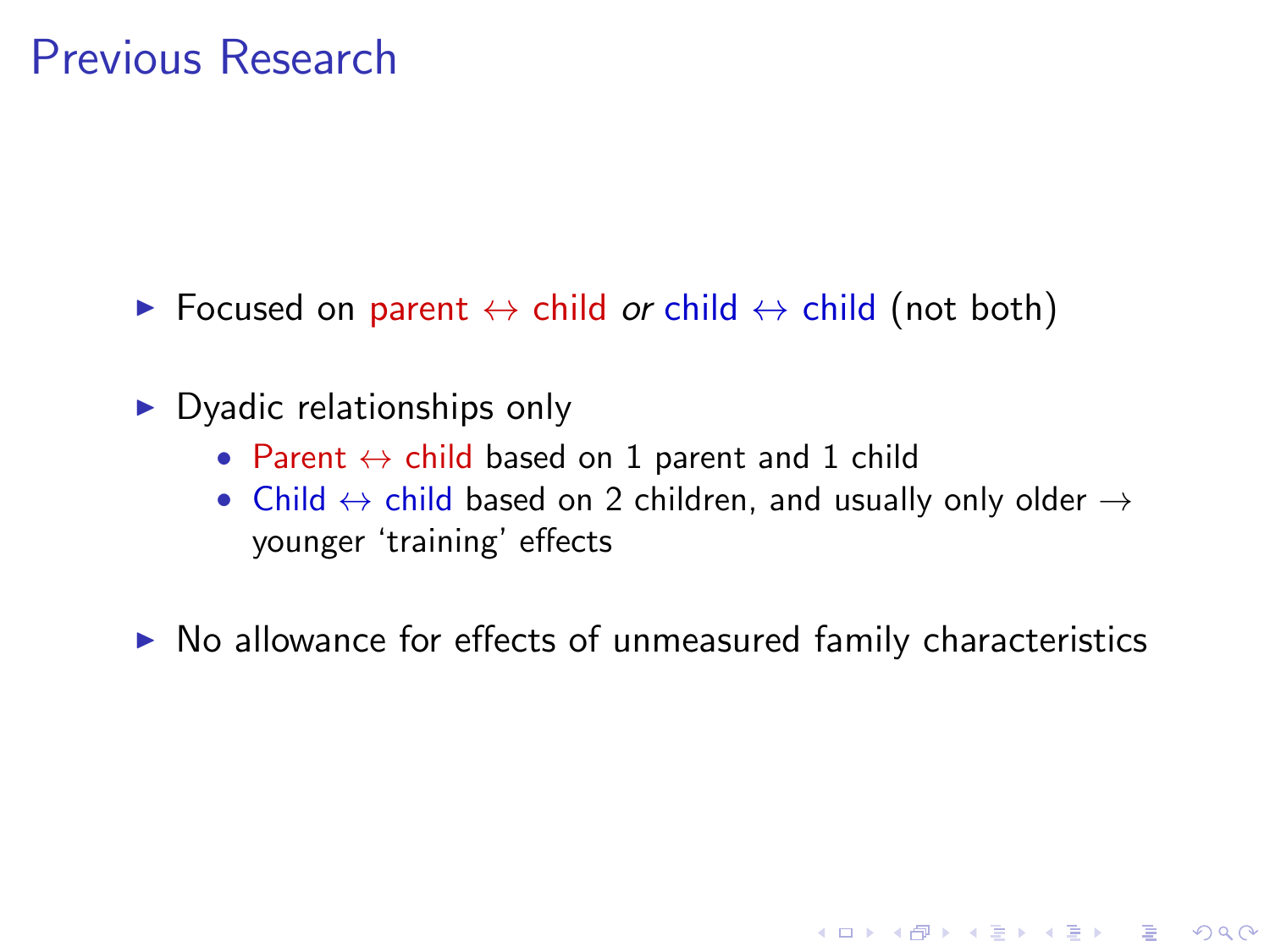## Our Approach

- Allows simultaneously for parent  $\leftrightarrow$  child and child  $\leftrightarrow$  child effects
- Includes families with different size sibships (including one-child families)
- $\triangleright$  Allows separation of occasion, individual and family effects

Illustrate method in application to maternal depression and child delinquency.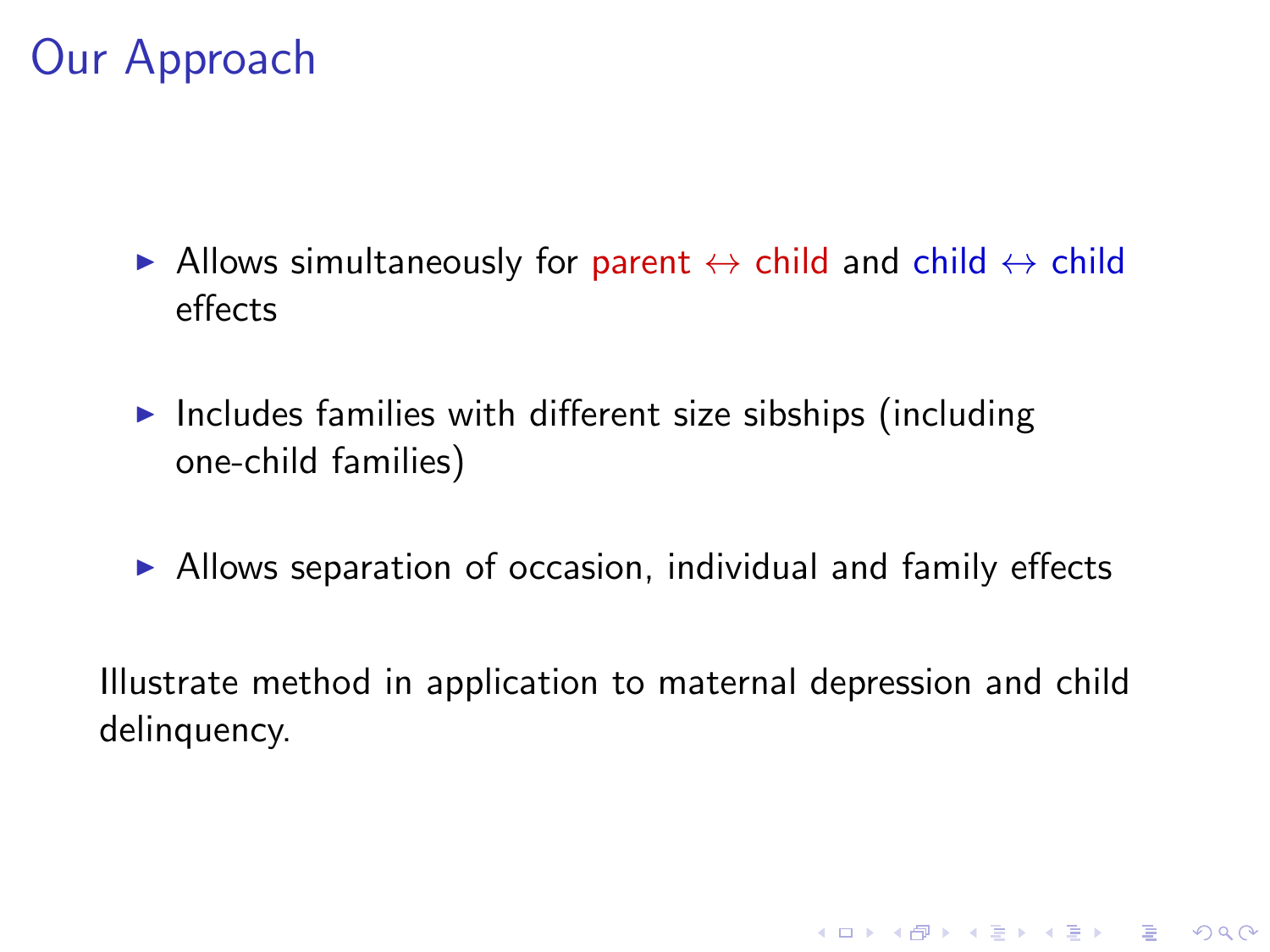### Preliminaries

Consider family with 1 parent and 2 children.

#### Responses y P response at time  $t$  for parent in family  $i$ y<sub>ti.</sub> response at time t of child  $i$  (=1,2) in family j

#### Residuals

 $e_{tj}^P$  and  $e_{tij}^C$ u C  $v_j^P$  and  $v_j^C$  time-varying parent and child time-invariant child time-invariant family

**KORK ERKER ADE YOUR**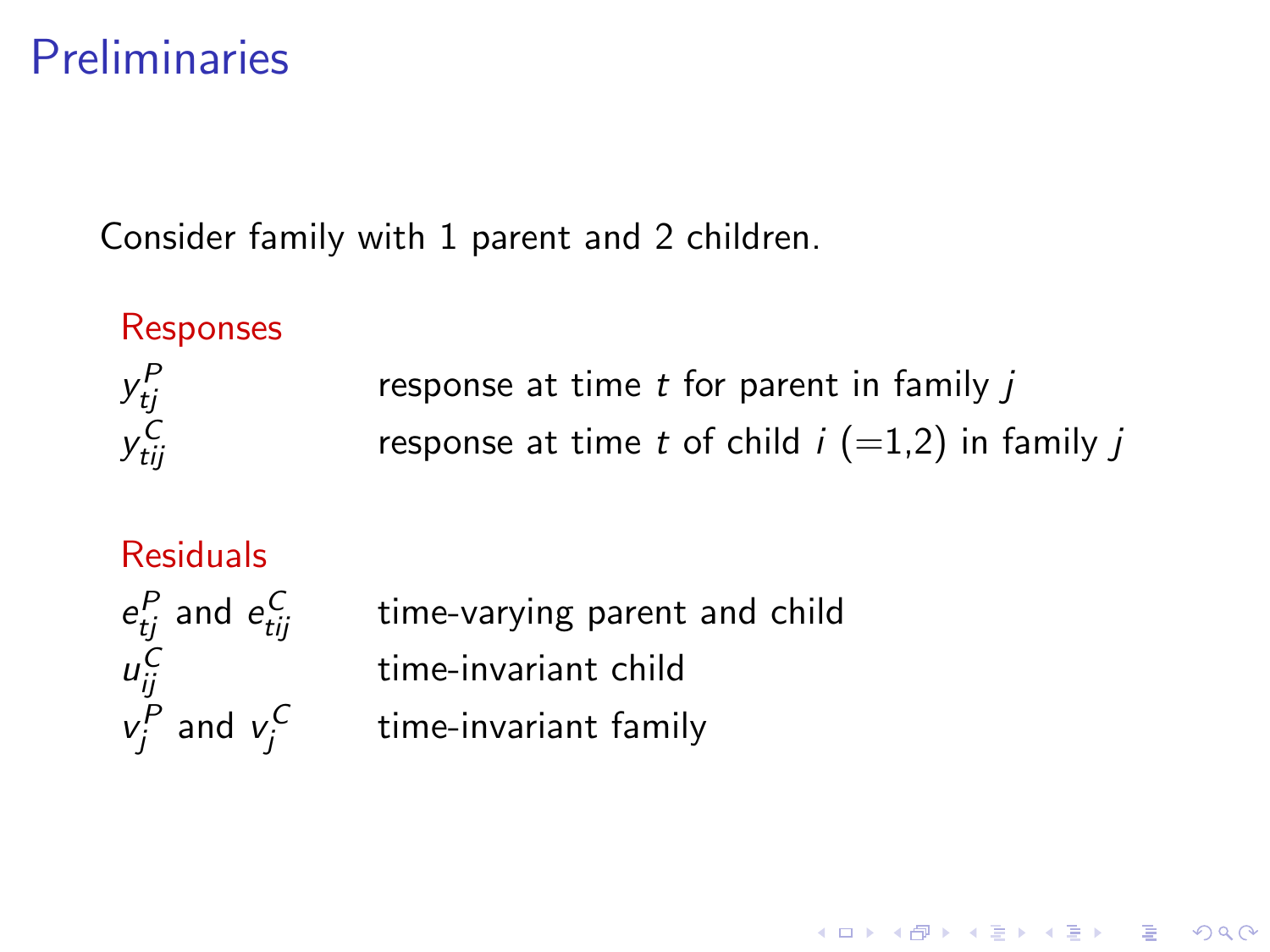## Cross-lag SEM, 1 Parent and 2 Children, Times  $t - 1$  and  $t$



- $\rightarrow$  individual lag
- $\rightarrow$  sibling cross-lags
- $\rightarrow$  parent  $\leftrightarrow$  child cross-lags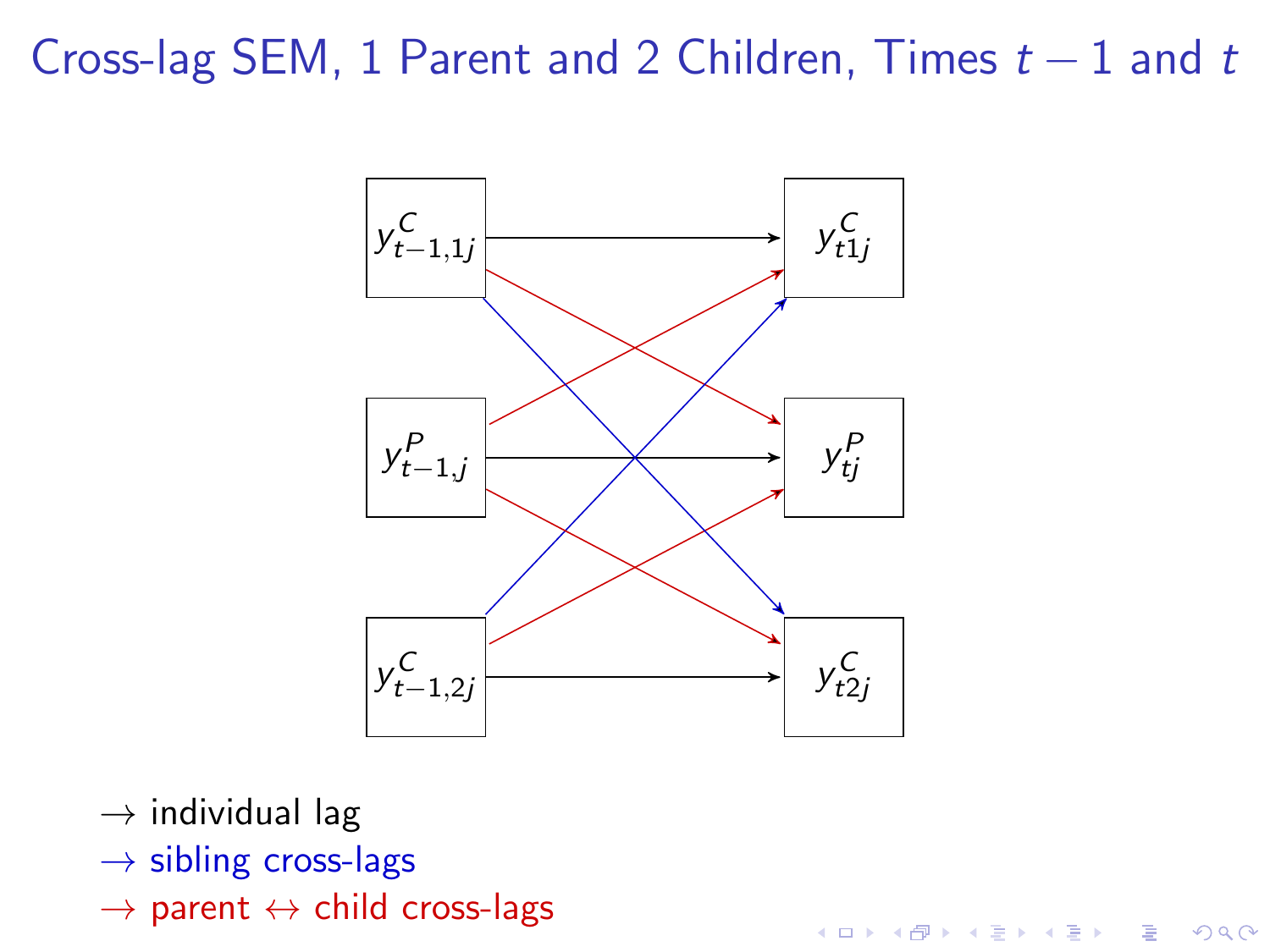## Residual Structure of Multilevel SEM: Parent Model



イロト イ御 トイミト イミト ニミー りんぴ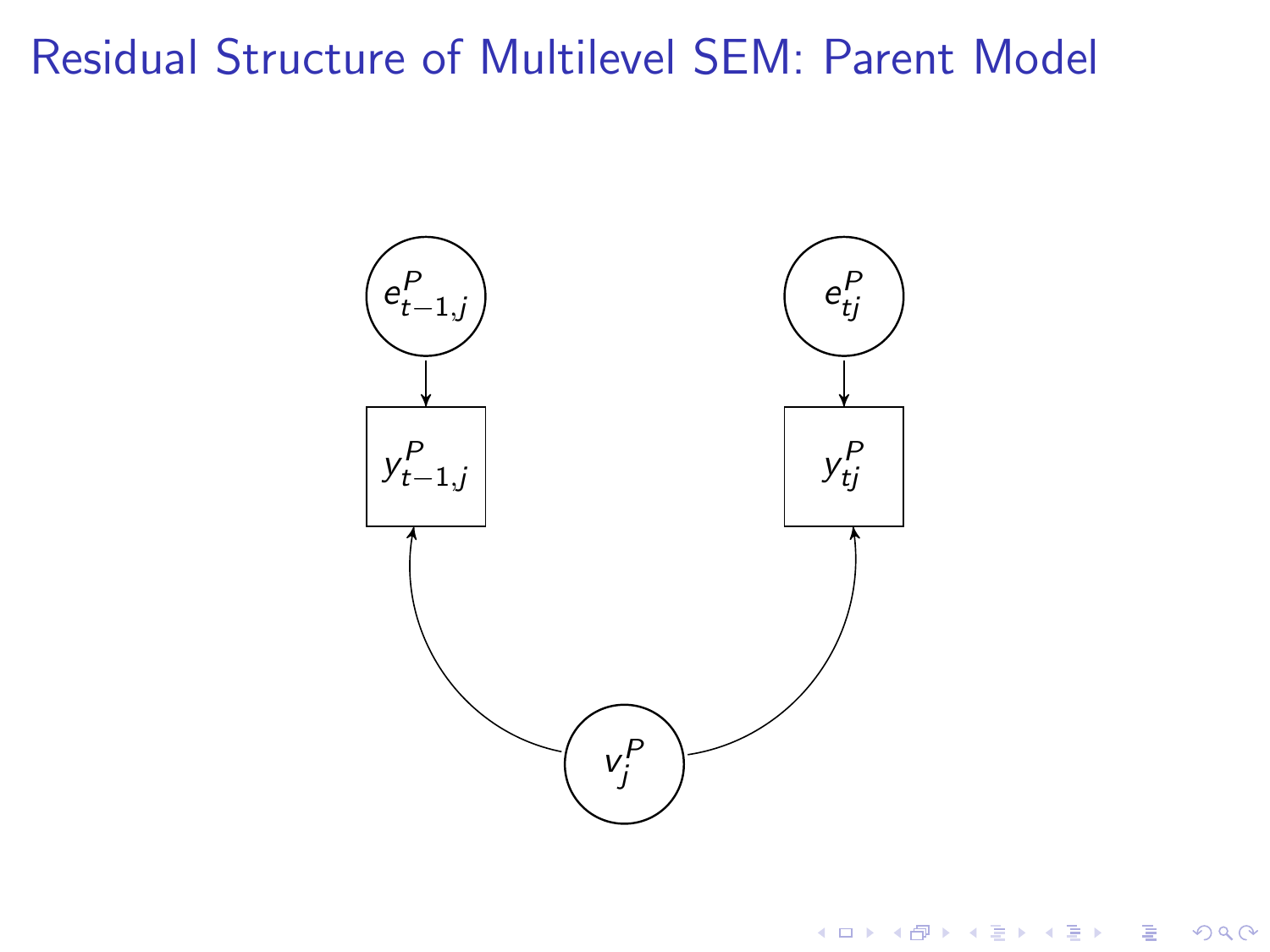## Residual Structure of Multilevel SEM: Child Model



K ロ X K 個 X K 결 X K 결 X ( 결 )  $2990$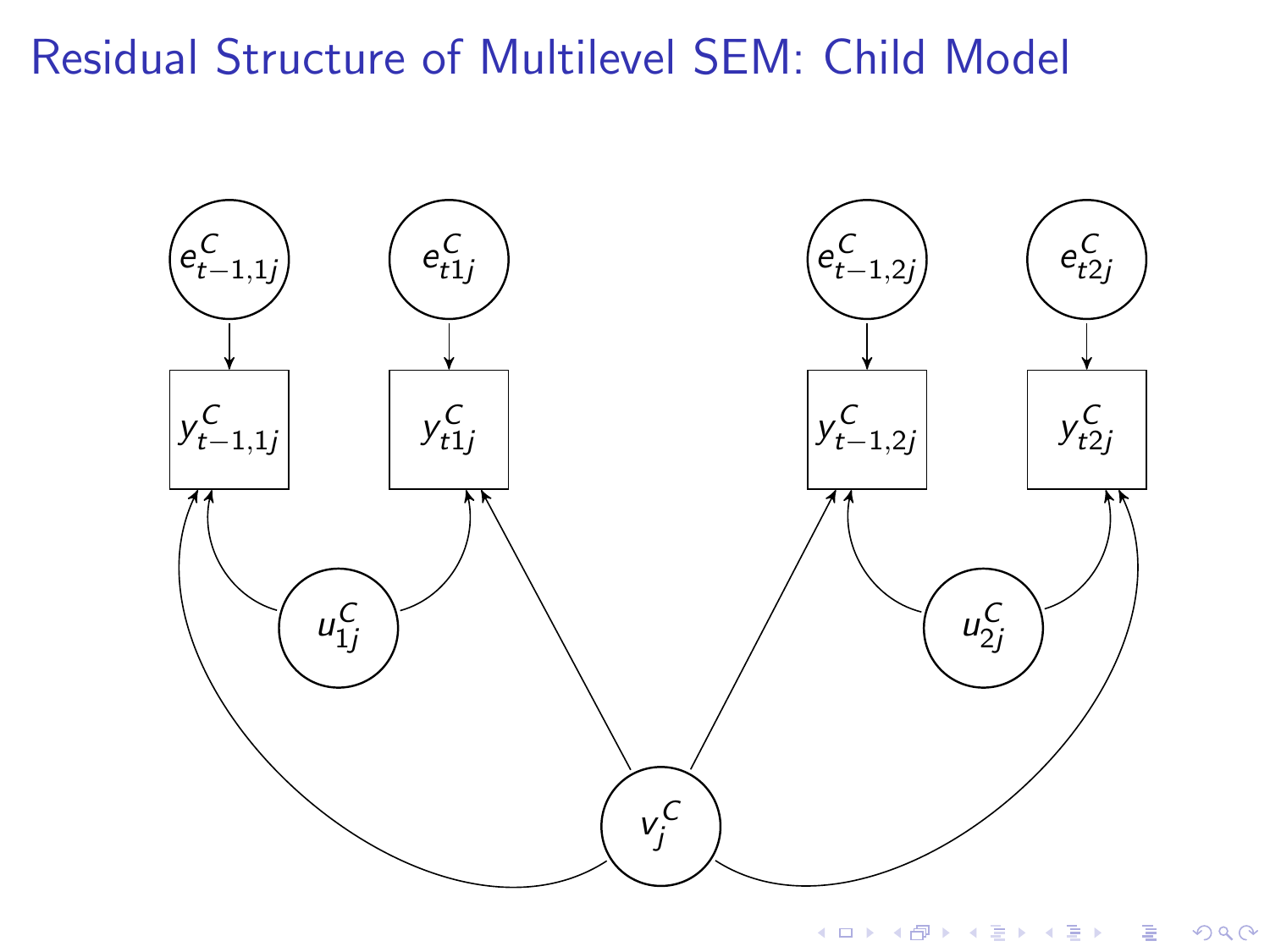#### Basic Parent  $\leftrightarrow$  Child Model

$$
y_{tj}^{P} = \beta_{0}^{P} + \beta_{1}^{P} y_{t-1,j}^{P} + \beta_{2}^{P} y_{t-1,+j}^{C} + v_{j}^{P} + e_{tj}^{P}
$$
  

$$
y_{tij}^{C} = \beta_{0}^{C} + \beta_{1}^{C} y_{t-1,j}^{C} + \beta_{2}^{C} y_{t-1,j}^{P} + v_{j}^{C} + u_{ij}^{C} + e_{tj}^{P}
$$

where  $y_{t-1,+j}^{\mathcal{C}} = y_{t-1,1j}^{\mathcal{C}} + y_{t-1,2j}^{\mathcal{C}}$ 

Assume  $({\mathsf v}_j^P,{\mathsf v}_j^{\mathsf C})\sim$  bivariate normal to allow for unmeasured family characteristics affecting parent and child outcomes.

KID KA KERKER E VONG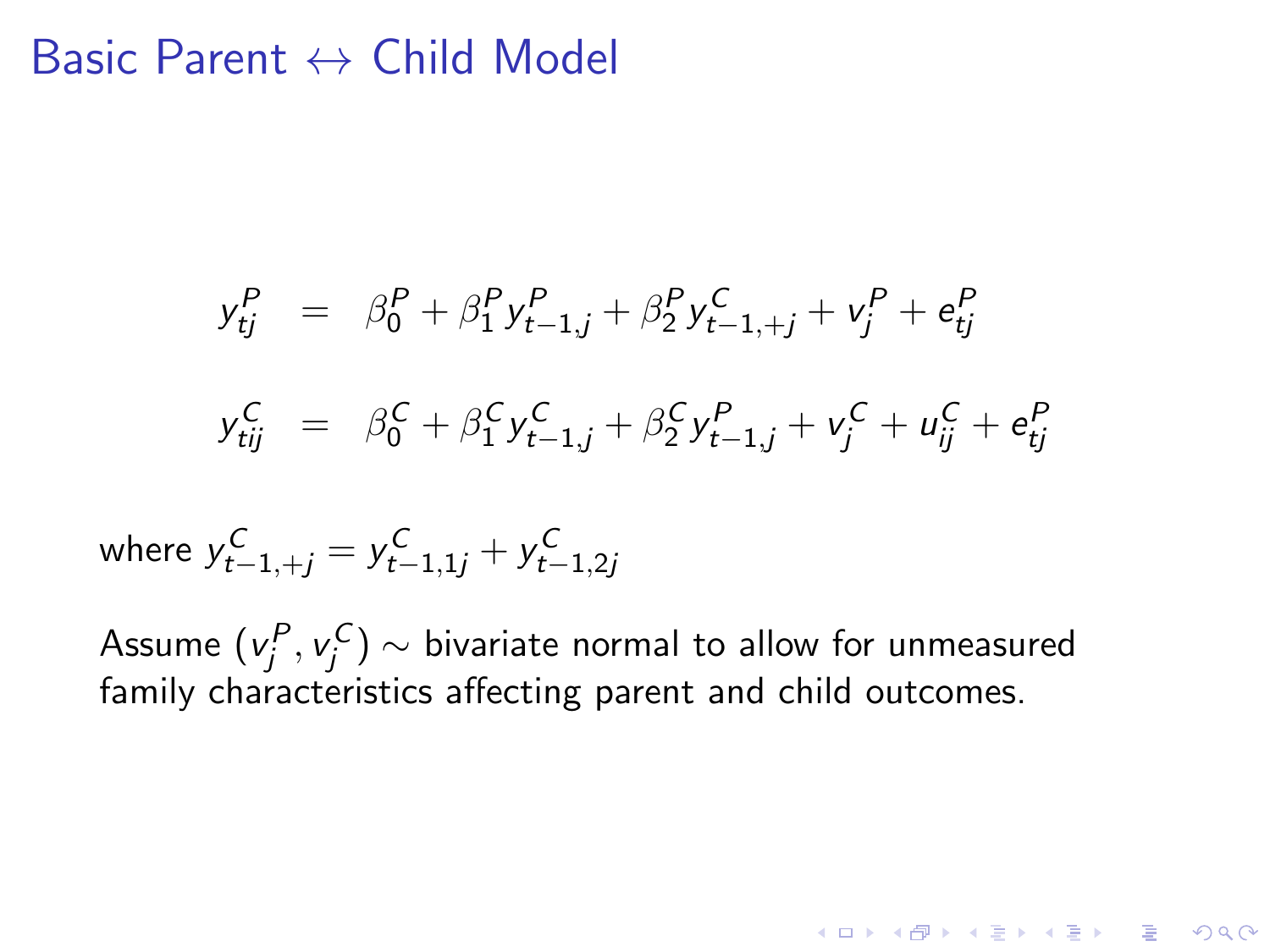## Allowing for Sibling (Child  $\leftrightarrow$  Child) Effects

Add sum of lagged responses for siblings of child  $i$  to model for  $y_{tij}^C$ .

Assumptions about parent  $\leftrightarrow$  child and child  $\leftrightarrow$  child effects:

- $\blacktriangleright$  Each child has same effect on the parent
- $\blacktriangleright$  Parent has same effect on each child
- $\blacktriangleright$  Each child has same effect on each sibling

Can allow all of the above effects to depend on characteristics of child (e.g. age, sex), sibling pair (e.g. age difference) and parent/family - see application.

**KORKAR KERKER E VOOR**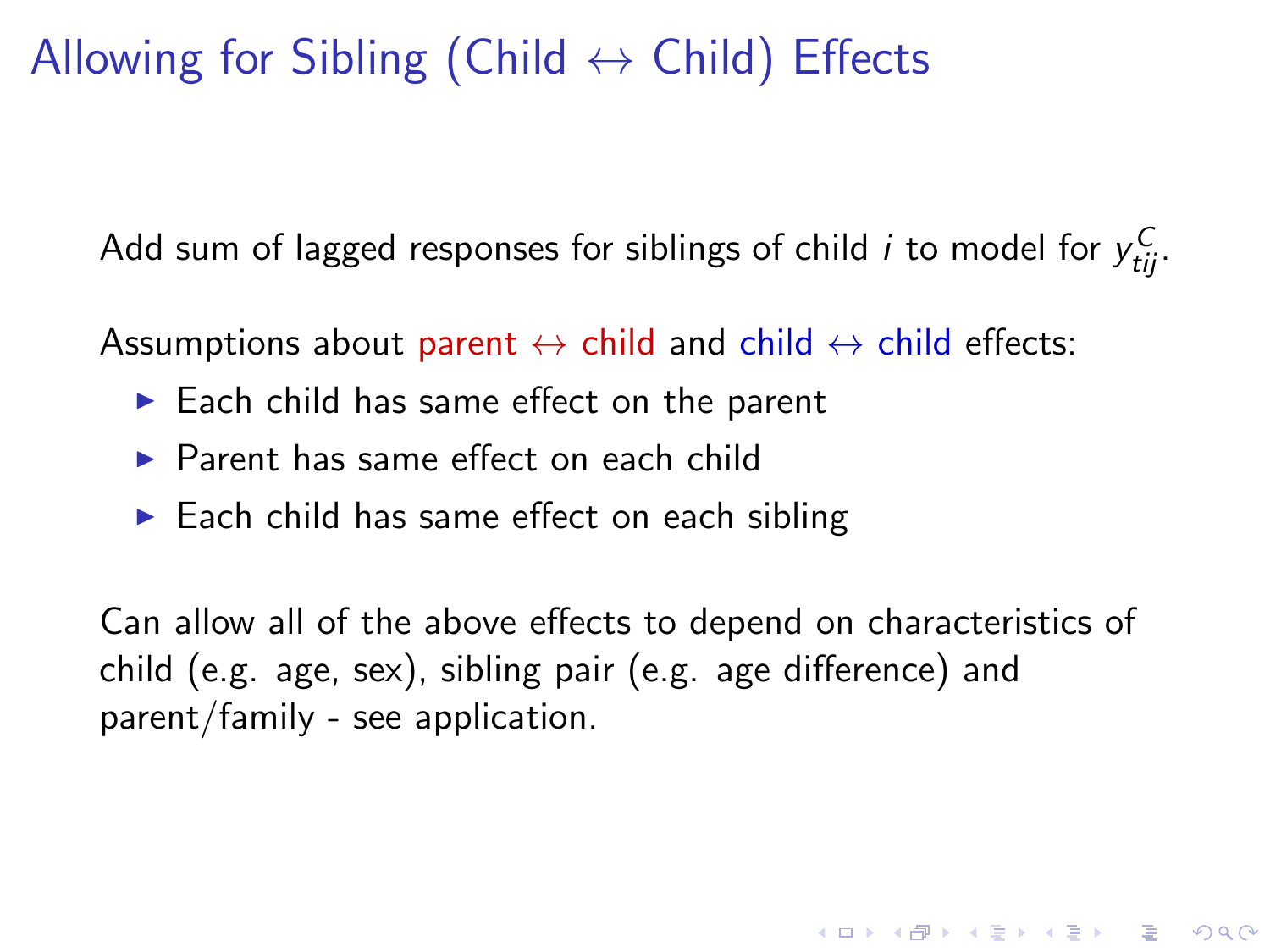#### **Estimation**

- $\triangleright$  Multilevel SEM is a type of multivariate response model, but need flexibility to allow for different hierarchical structures for parent and children
- $\triangleright$  Options include MLwiN and aML
- $\triangleright$  Need also to allow for 'initial conditions' by jointly modelling  $y^P$  and  $y^C$  at  $t=1$  with outcomes for  $t>1$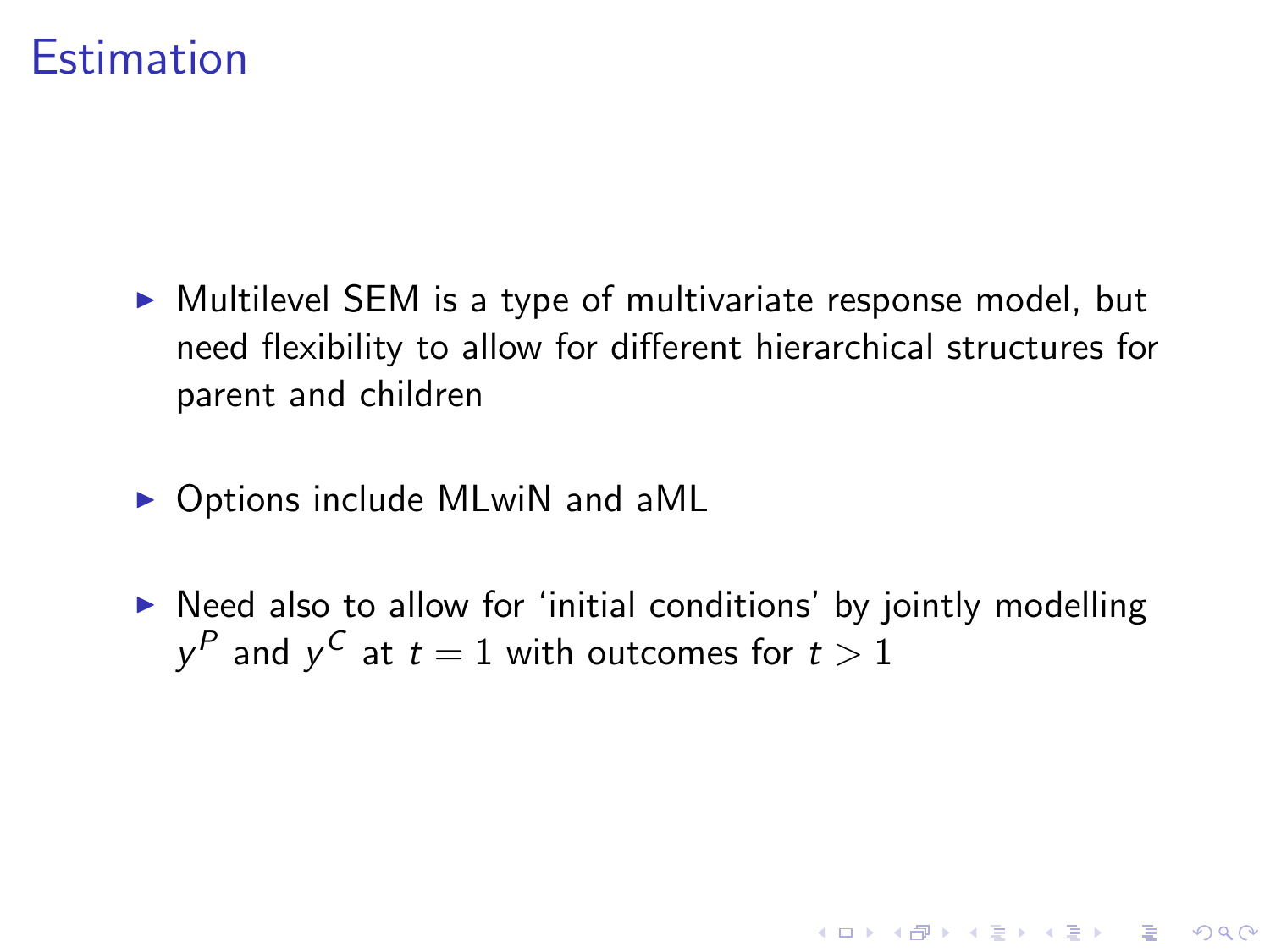Application to Maternal Depression and Child Delinquency

- ▶ Avon Brothers and Sisters Study (ABSS): 175 families, 416 children, 1381 children
- $\triangleright$  3 waves spaced 2 years apart
- Parent outcome  $(y^P)$ : maternal depression (malaise inventory)
- $\blacktriangleright$  Child outcome  $(y^C)$ : delinquency (child behaviour checklist)

KID KA KERKER E VOOR

 $\triangleright$  All measures based on maternal report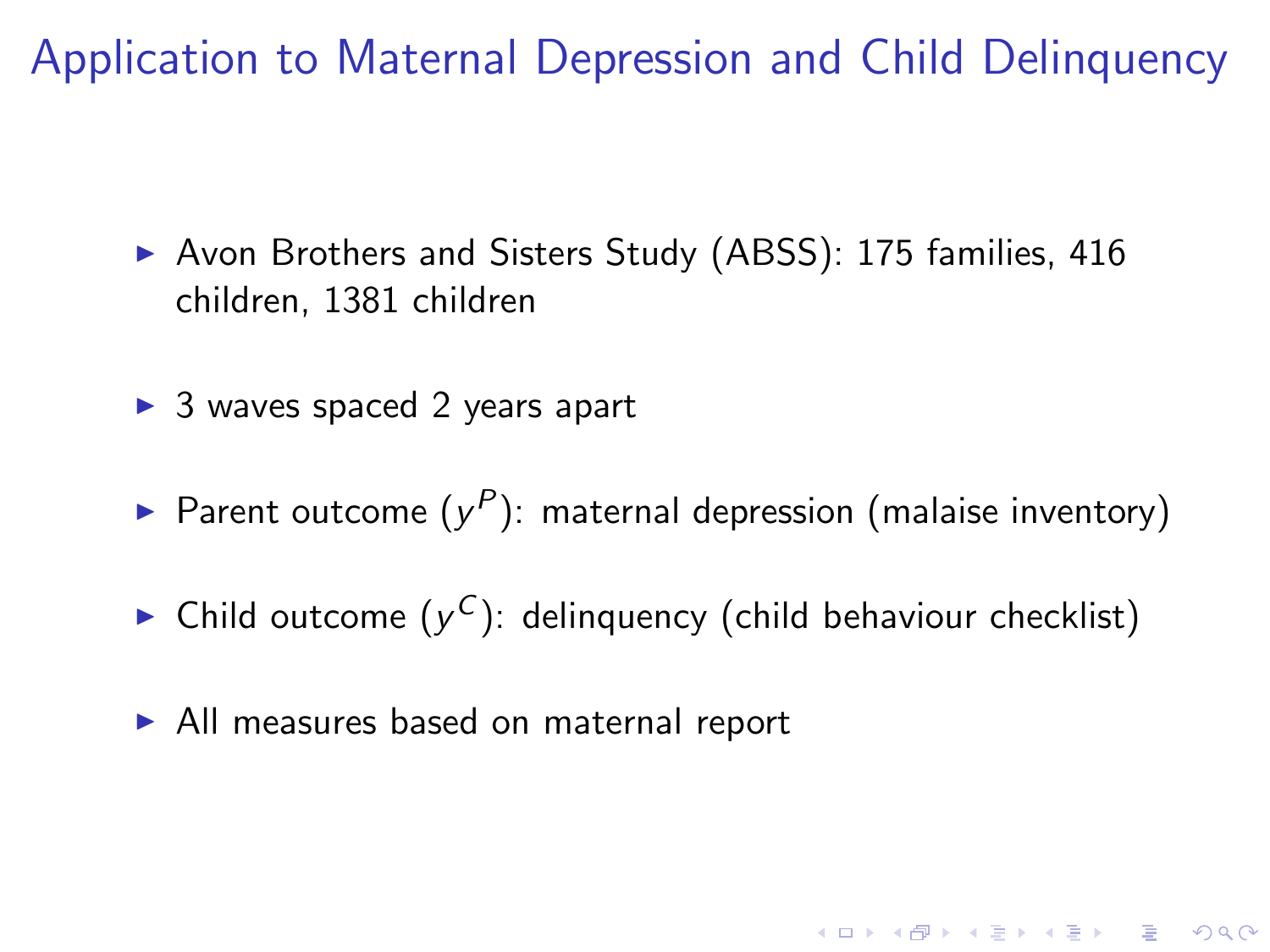## Results: Child Effects on Maternal Depression

|                          |              | Model 1 Model 2 |
|--------------------------|--------------|-----------------|
| Lag child delinguency    | $-0.003$     | $-0.058*$       |
| Family-level correlation |              |                 |
| corr $(v_i^P, v_i^C)$    | $\mathbf{I}$ | $0.721***$      |

Model 1: equations for  $y^P$  and  $y^C$  separately estimated Model 2: equations estimated simultaneously

**Notes:** (i) \*  $p < 0.10$ , \*\*  $p < 0.05$ , \*\*\*  $p < 0.001$ ; (ii) adjusting for maternal lags, time and family size.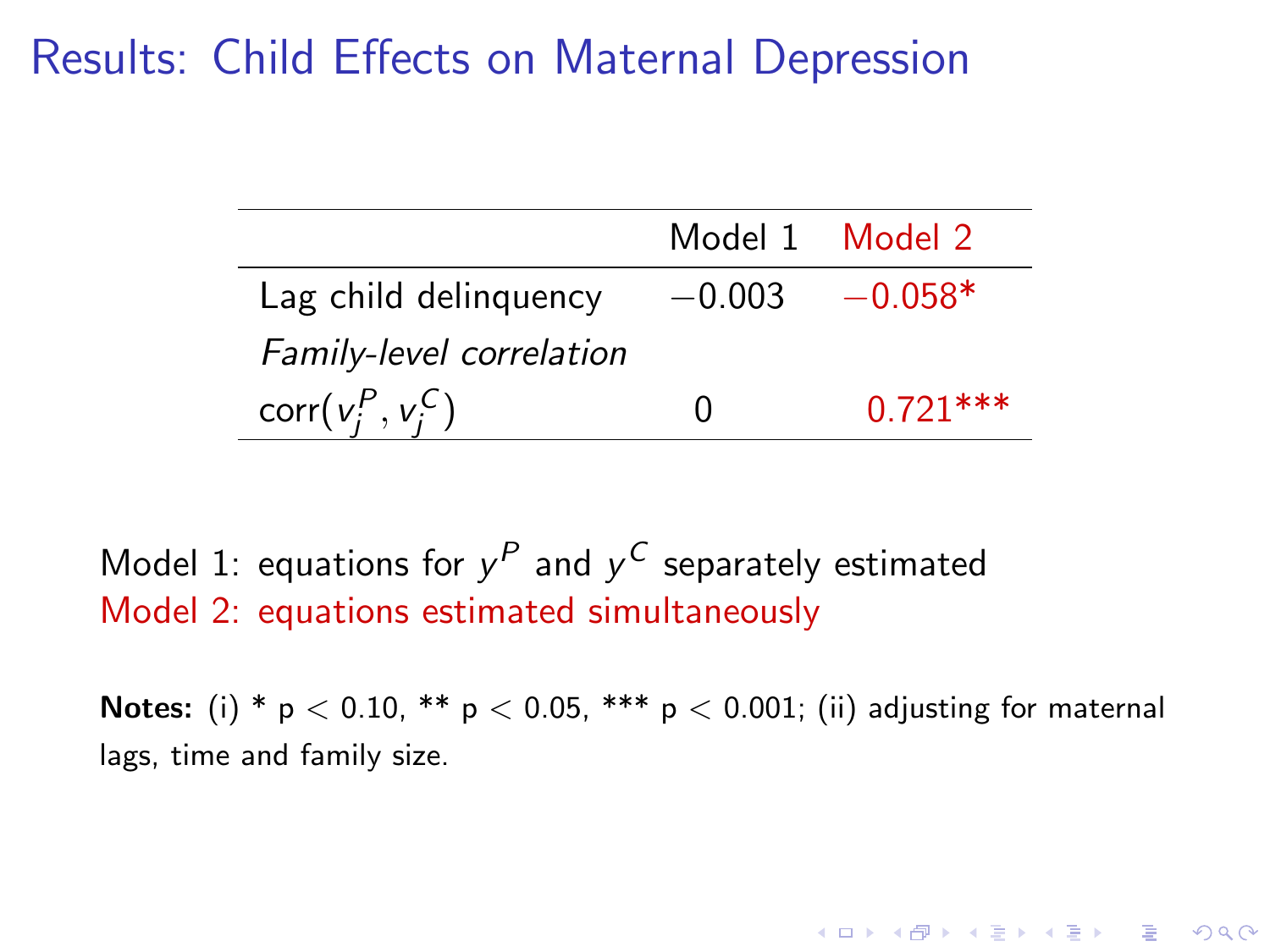## Results: Mother and Sibling Effects on Child Delinquency

|                                       | Estimation of $y^P$ and $y^C$ equations |              |
|---------------------------------------|-----------------------------------------|--------------|
|                                       | Separate                                | Simultaneous |
| Girl                                  | 0.022                                   | 0.024        |
| Mother effects                        |                                         |              |
| Lag maternal depression               | $0.192***$                              | $-0.007$     |
| Lag maternal depression $\times$ girl | $-0.230***$                             | $-0.242***$  |

Tested for sibling effects, allowing effect to depend on whether sibling is younger and older and on age difference.

**K ロ ▶ K @ ▶ K 할 X X 할 X 및 할 X X Q Q O** 

No evidence of any sibling effect in either model.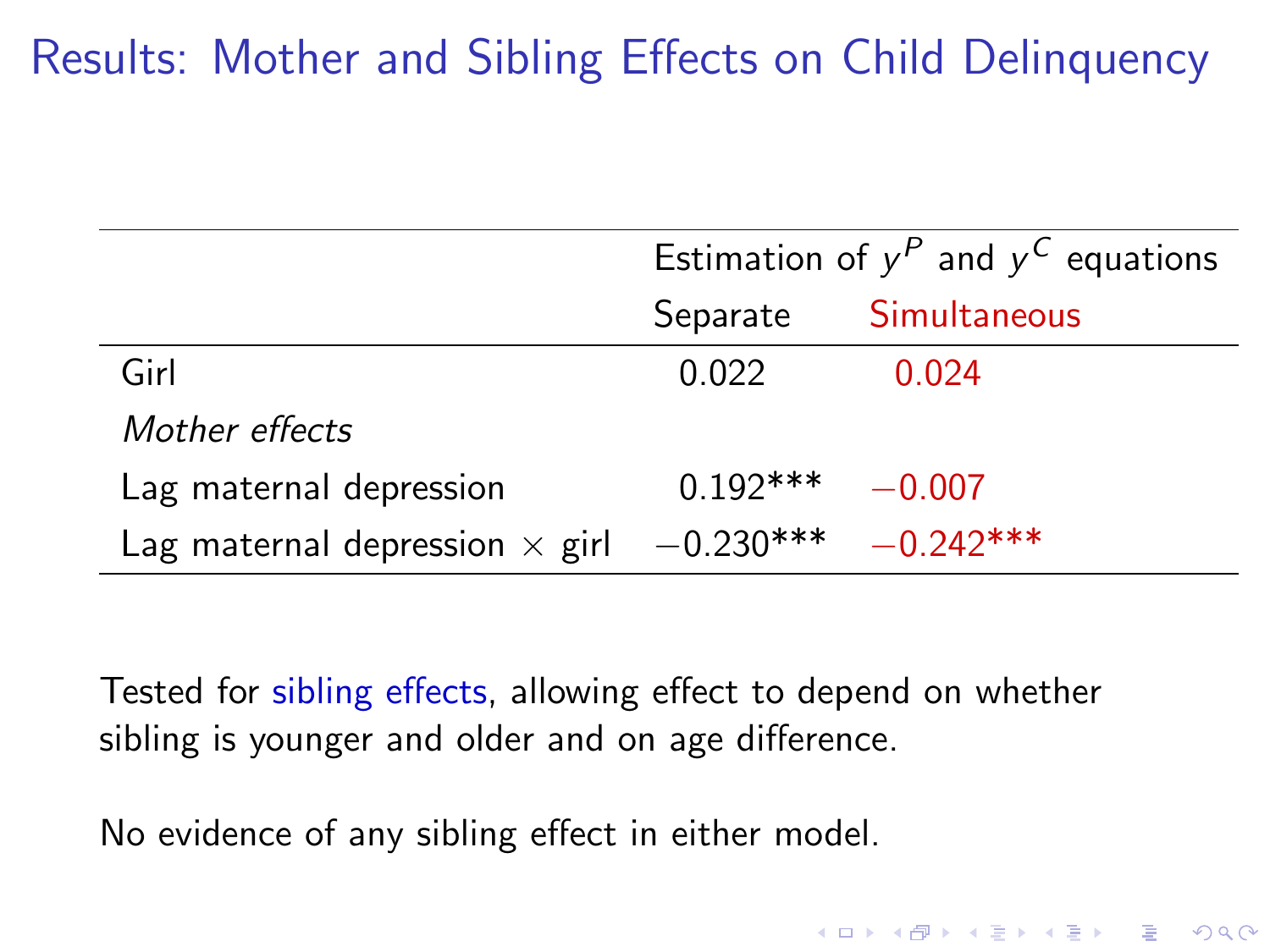## Further Investigation of Sibling Effects

Previous research has found 'training' effects from older to younger child.

Standard SEM includes a single residual term, while multilevel approach decomposes residual variation into occasion, individual and family components.

Compare standard SEM with multilevel SEM in analysis of sibling pairs (2-child families only).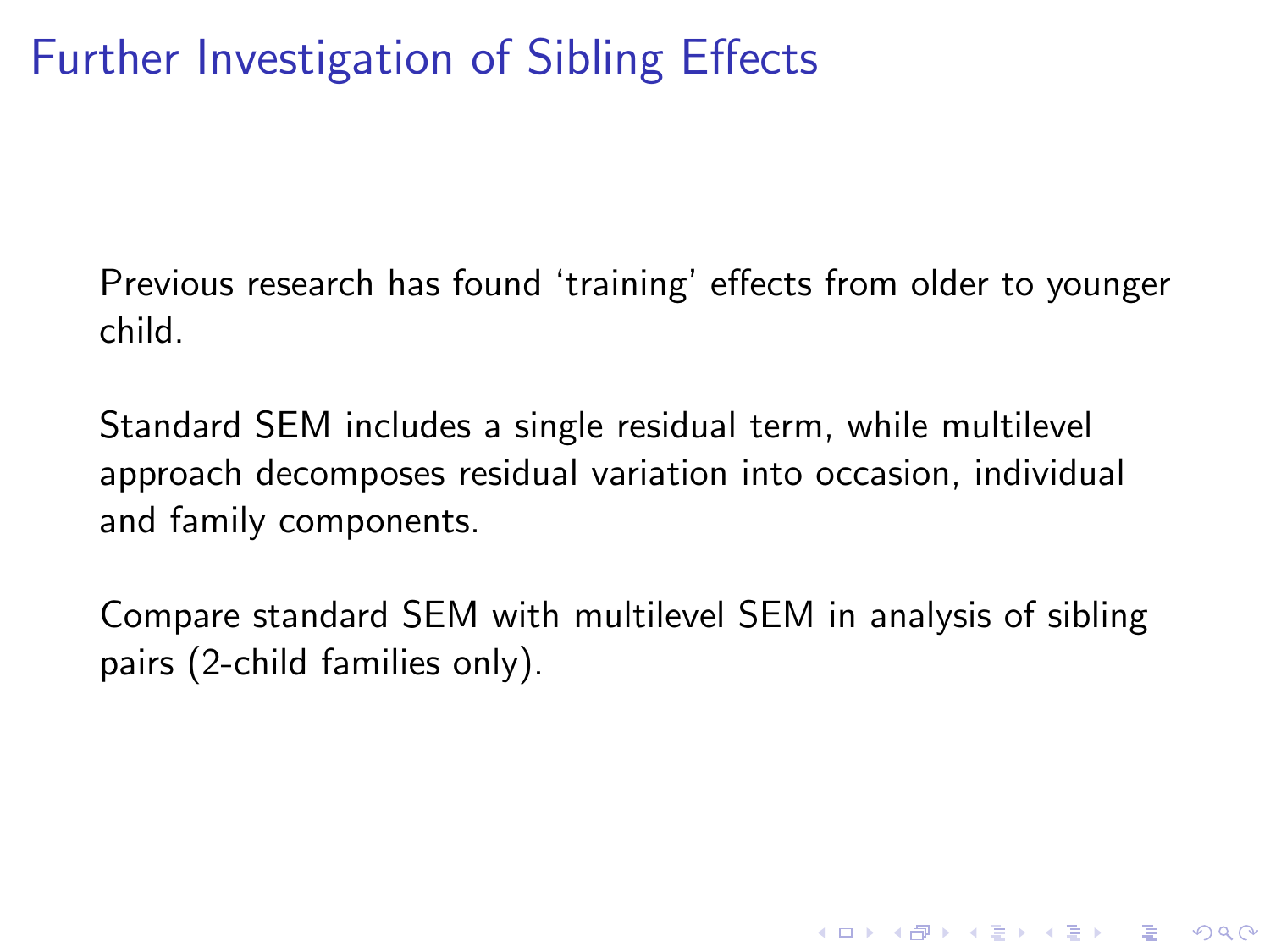## Sibling Effects on Child Delinquency

|                                     |           | Standard SEM Multilevel SEM |
|-------------------------------------|-----------|-----------------------------|
| Lag younger sib $y^{\dagger}$       | 0.110     | $-0.038$                    |
| Lag younger sib $\times$   age diff | 0.047     | $-0.045$                    |
| Lag older sib $y^{\dagger}$         | $0.246**$ | 0.107                       |
| Lag older sib $\times$   age diff   | $-0.010$  | $-0.004$                    |

 $\dagger$  Age difference centred at 3 years.

So apparent training effect explained by shared dependency of both siblings' behaviour on unmeasured family characteristics.

Note: Both models allow for residual correlation between siblings at any t.

4 D > 4 P + 4 B + 4 B + B + 9 Q O